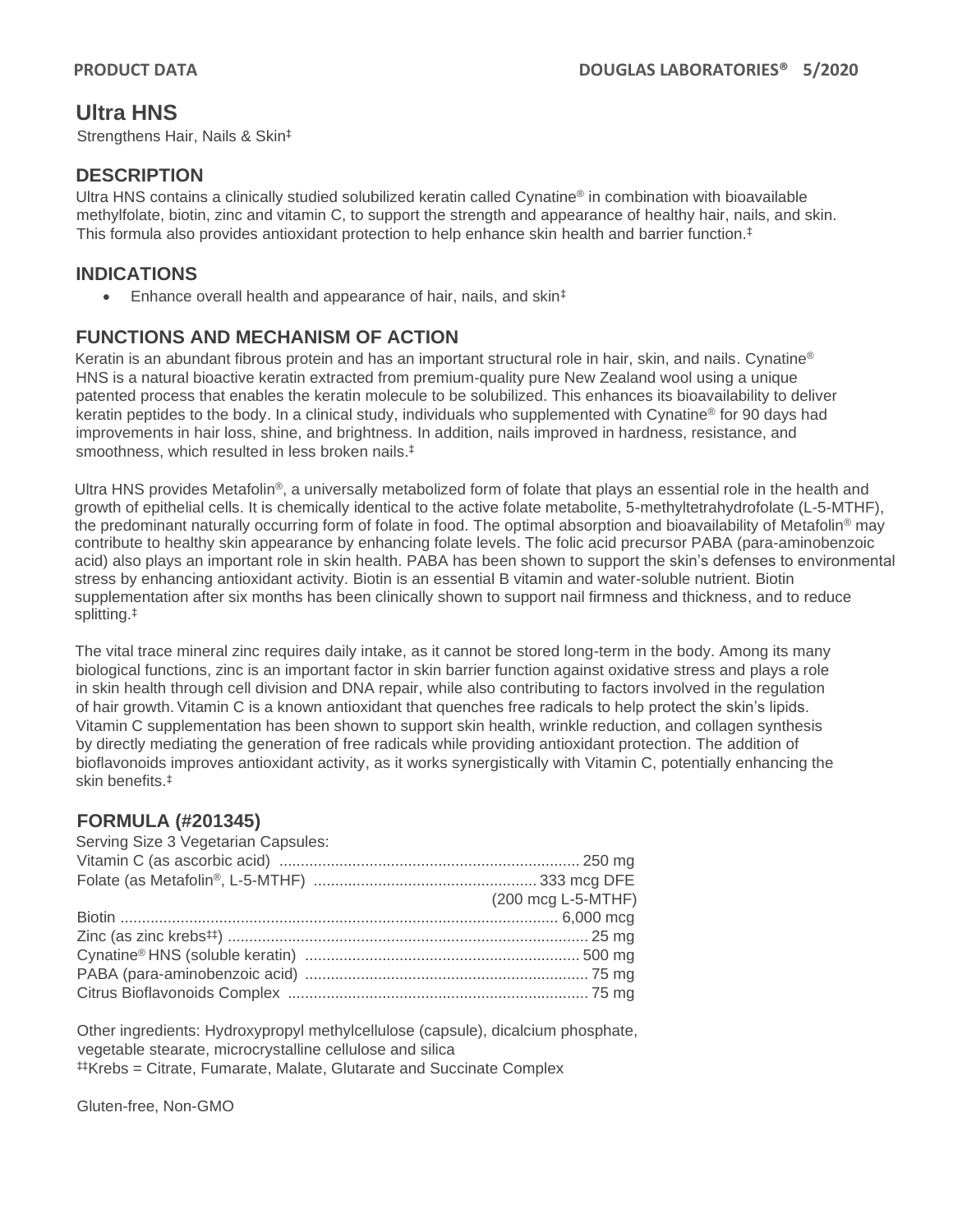Cynatine® HNS is a registered trademark of Roxlor, LLC. Metafolin® is a registered trademark of Merck KGaA, Darmstadt, Germany.

### **SUGGESTED USE**

As a dietary supplement, adults take 3 capsules daily or as directed by your health professional.

### **WARNING**

If you are pregnant, nursing, have any health condition or taking any medication, consult your health professional before using this product. Biotin may interfere with certain blood tests. Wait at least 8 hours between biotin consumption and blood testing. Inform your health professional about all biotin-containing supplements you are taking.

## **STORAGE**

Store in a cool, dry place, away from direct light. Keep out of reach of children.

## **REFERENCES**

Coulombe PA, Omary MB. *Curr Opin Cell Biol*. 2002;14(1):110–22. Lister Hill National Center for Biomedical Communications. Genetics Home Reference: *Gene Groups*. NIH, 2020 Beer C, Wood S, Veghte RH. *Scientific World Journal.* 2014;2014:641723. Seremak-Mrozikiewicz A. *Ginekol Pol*. 2013 Jul;84(7):641-6. Institute of Medicine. Food and Nutrition Board. *Dietary reference intakes: thiamin, riboflavin, niacin, vitamin b6, folate, vitamin b12, pantothenic acid, biotin, and choline.* Washington, DC: National Academy Press; 1998. Fry L, Macdonald A, Almeyda J, et al. *Br J Dermatol*. 1971 Jun;84(6):539-44. Lucock M. *Mol Genet Metab*. 2000 Sep-Oct;71(1-2):121-38. Carmel R. *Folic Acid*. 11th ed. Baltimore, MD: Lippincott Williams & Wilkins; 2005:470-81. Lamers Y, Prinz-Langenohl R, Brämswig S, Pietrzik K. *Am J Clin Nutr*. 2006 Jul;84(1):156-61. Maki T, Takeda K. *Ullmann's encyclopedia of industrial chemistry*. Hoboken, NJ: Wiley-VCH; 1985. Synder DS, May M. *J Invest Dermatol*. 1975 Dec;65(6):543-6. Shih MK, Hu ML. *Photochem Photobiol*. 1996 Mar;63(3):286-91. Akberova SI. *Izv Akad Nauk Ser Biol*. 2002 Jul-Aug;(4):477-81. Hu ML, Chen YK, Chen LC, Sano M. *J Nutr Biochem*. 1996;6(9):504-8. Flindt-Hansen H, Thune P, Larsen TE. *Arch Dermatol Res*. 1990;282(1):38-41. Pacheco-Alvarez D, Solórzano-Vargas RS, Del Río AL. *Arch Med Res* 2002;33:439-47. Wood HG, Barden RE. *Annu Rev Biochem*. 1977;46:385-413. Rodriguez-Melendez R, Lewis B, McMahon RJ, Zempleni J. *J Nutr*. 2003;133:1259–64. Dakshinamurti K, Cheah‐Tan C. *Arch Biochem Biophys*. 1968;127:17‐21. Chauhan J, Dakshinamurti K. *J Biol Chem*. 1991;266(16):10035‐10038. Boeckx RL, Dakshinamurti K. *Biochem J*. 1974;140(3):549‐556. Pacheco‐Alvarez D, Solórzano‐Vargas RS, González‐Noriega A, et al. *Mol Genet Metab*. 2005;85(4):301‐307. Zempleni J, Wijeratne SSK, Kuroishi T. *Present Knowledge in Nutrition*. 10th ed. Washington, DC: Wiley-Blackwell; 2012:359-74. Rodriguez-Melendez R, Schwab LD, Zempleni J. *Int J Vitam Nutr Res*. 2004;74:209–16. Vollmer D, West V, Lephart E. *Int J Mol Sci*. 2018;19(10). pii:E3059. Ahmad W, Irvine AD, Lam H, et al. *Am J Hum Genet*. 1998;63(4):984-91. Pullar J, Carr A, Vissers M. *Nutrients*. 2017; 9(8). pii: E866. Hinek A, Kim HJ, Wang Y, et al. *J Dermatol Sci*. 2014;75(3):173–82. Kishimoto Y, Saito N, Kurita K, et al. *Biochem Biophys Res Commun*. 2013;430(2):579–84. Lee C, Yang H, Kim S, et al. *Int J Cosmet Sci*. 2016;38(4):375-81. Kim M, Yang H, Kim H, et al. Int J Cosmet Sci. 2014;36(3):207-12. de Souza RF, De Giovani WF. *Redox Rep*. 2004;9(2):97–104.

Tavadyan LA, Minasyan SH. *J Chem Sci*. 2019;131:40.